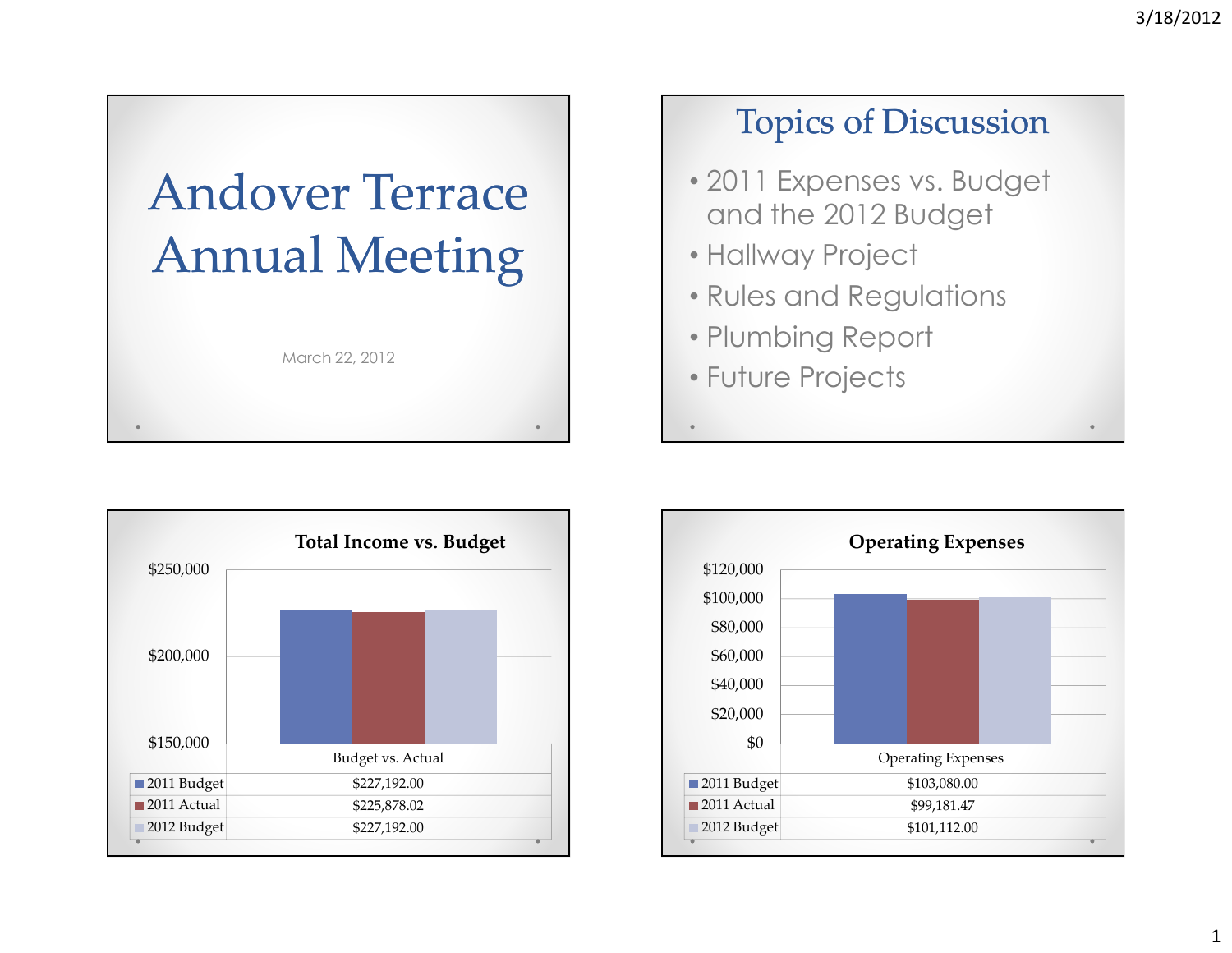





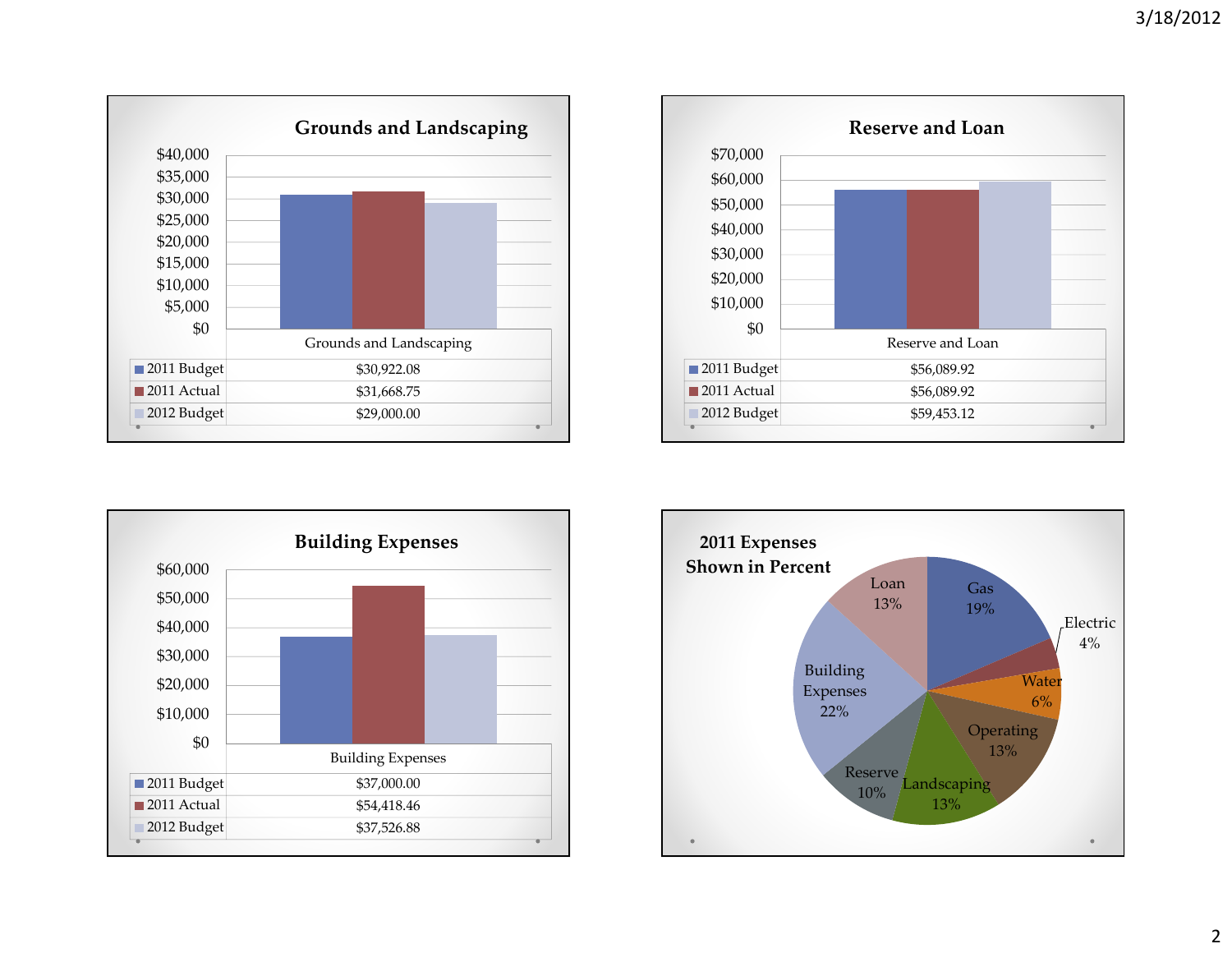# Hallway Project 2011



### Hallway Project 2011

Hallway project actual vs. budget:

- The budget for the hallway project was \$95,472 and the actual cost was \$96,728 for a difference of \$1256.
- Investment Per Unit ~ \$2k/unit.
- Extra costs came from the following: Albrite Overage, Door Stoppers, Wall Repair, Skim Coat, Wire Holes, Security Rails, and Foyer Repairs.
- Minor work left: Kick Plates, Matts, Foyer Lighting and Pictures?

#### Hallway Project 2011

How can we maintain our hallways?

- Carpets, WIPE YOUR FEET
- Careful with Walls implement one year maintenance for spot painting.
- Garbage No Liquids, Follow Trash Rules
- Don't be afraid to speak to neighbors about respecting the hallways.
- Move in / Move Out Deposit

#### Rules and Regulations

- Updates to Rules and Regulations Are Coming
- Parking Issues
- Move In / Move Out Procedure (including large appliances)
- AC Units in Windows